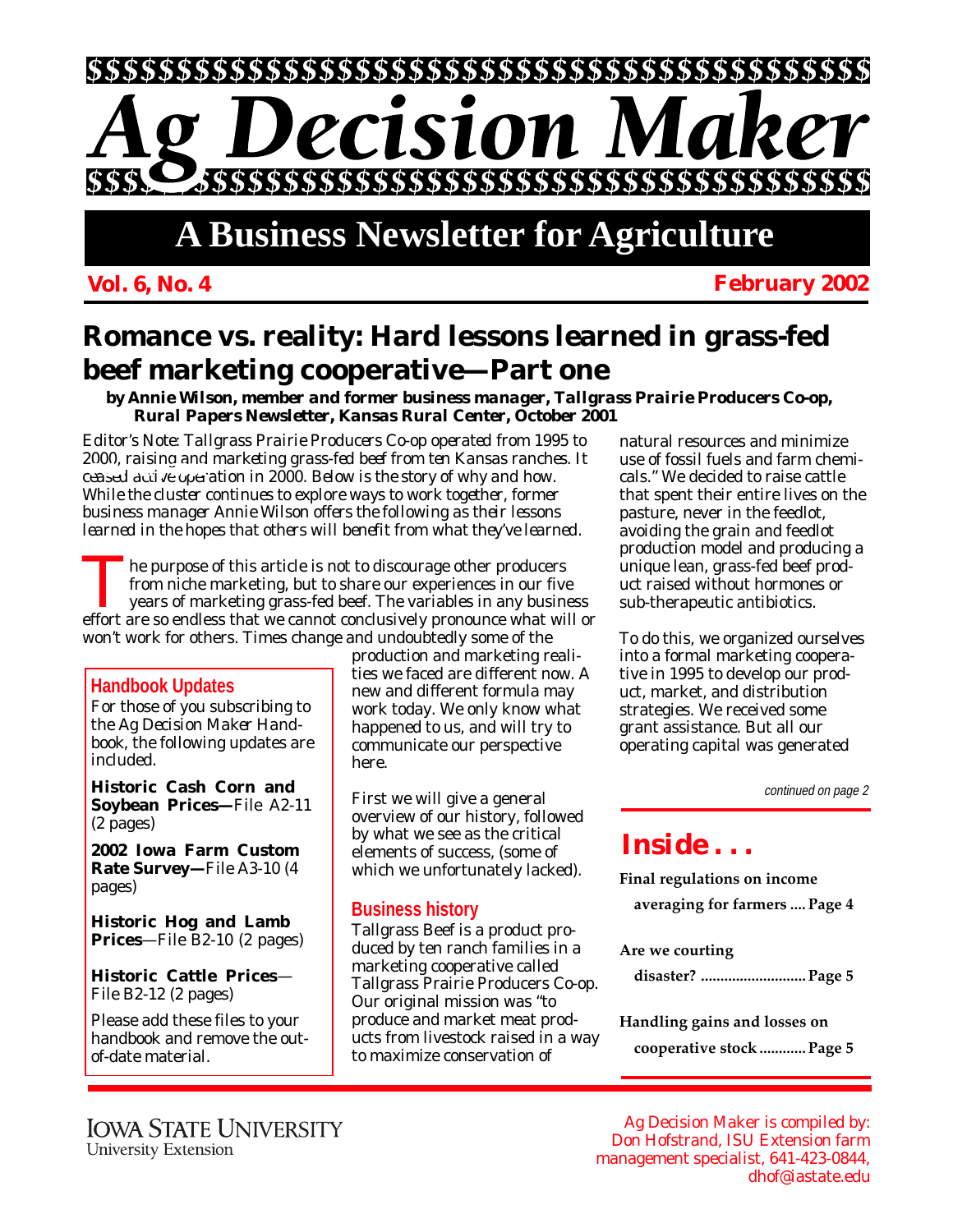### *ecision*

Romance vs. reality: Hard lessons learned in grass-fed beef marketing cooperative, continued from page 1

from investment in co-op stock by the ten ranch families.

The organizational structure was member-based, with someone from each ranch serving either individually or as husband-wife teams on our Board of Directors which met monthly. All ranches also had to serve on either our Marketing or Production Committees which also met monthly, and our officers had an additional monthly meeting as our Executive Committee.

We had one non-member employee who provided part-time marketing and operations management services; and one member who served as business manager, taking orders, doing billing, handling communications; and another member who worked part-time at our storage unit assembling large orders for out-of-state shipment. All other jobs were performed by co-op members on a volunteer basis.

Early on we did nutritional testing on our grass-fed beef, discovering that it had an extraordinary nutritional profile, even better than we had thought, with a very low fat content and high nutrient content. We went through the onerous process of obtaining USDA approval for Nutrition Facts labels for all our products, as well as unique special label claims including natural, free range, grassfed, (to our knowledge, the first beef product in the nation to obtain this designation), raised without hormones, etc. We maintained intricate documentation on every animal processed, and recorded carcass data for all beef processed. (The advantages of CLA and Omega-3 fatty acids were an area we had only begun to explore toward the end of our production.)

#### **Market successes**

One of our great market successes was the effectiveness with which our members could personally market our beef. We attended promotions and trade shows in which our passionate, western-clad ranchers were popular attractions and generated great consumer enthusiasm. People loved to meet and visit with the actual producers. The only problem was this was time-consuming and expensive.

At first we assembled our own promotional material, but later hired professional graphic designers who produced award-winning labels and promotional materials. We were fortunate to receive attention from local and national media, and won Best of Show awards in our state food exhibition. It is our strong opinion that we had one of the most healthy, delicious and environmentally sustainable food products ever offered to the American consumer.

At our peak, we were marketing our beef in 23 states through three large natural food distributors. From the beginning, we also direct marketed some beef in our local area. However, our local markets were so low in volume and high cost in service that they were never profitable. The markets that worked best economically were the large distributor markets.

#### **Catch-22 or barriers**

Barriers we encountered were numerous. Many we were able to overcome through hard work and determination. Others had become insurmountable by the time we perceived them clearly, and we found ourselves caught in a vicious cycle.

Our volume was too low to obtain processing of our product at an economically viable, competitive rate (our costs were triple those of other high volume suppliers). Yet even managing the volume of orders we had was exhausting our members and employees. We lacked adequate supply to access the markets we needed to reach the volume we needed to obtain affordable processing and transportation. Additionally, we did not have the capital to acquire professional management to guide our company in these directions.

Despite painstaking monthly analysis of our gross margin and exploring every cost-cutting measure we could think of, including heroic subsidization of our business with free labor from our members, we were consistently losing equity. We could not see any improvement in sight within the economic structure in which we were trapped. At that point, we used our now considerable experience to produce a thorough business plan.

Using this plan, we looked for outside help including private investors, financial institutions, government agencies, foundations, and other rancher alliances. However, we could not find the help we needed. Ultimately, we lacked the capital to escape our quandary. Our members, who had already made significant financial investments in the co-op, faced the prospect of mortgaging their family ranches to back what we knew was a worthy but risky enterprise, to compete in a cut-throat and volatile commercial arena.

In 2000, after five years of intense struggle, we made the painful decision to terminate our sales and stem our loss of equity, so that we would be able to pay all of our co-op's bills and would not cause financial injury to others. In hindsight, we realize that we should have initially leveraged our investments and borrowed heavily from a financial institution, based on a sound business plan developed by professionals